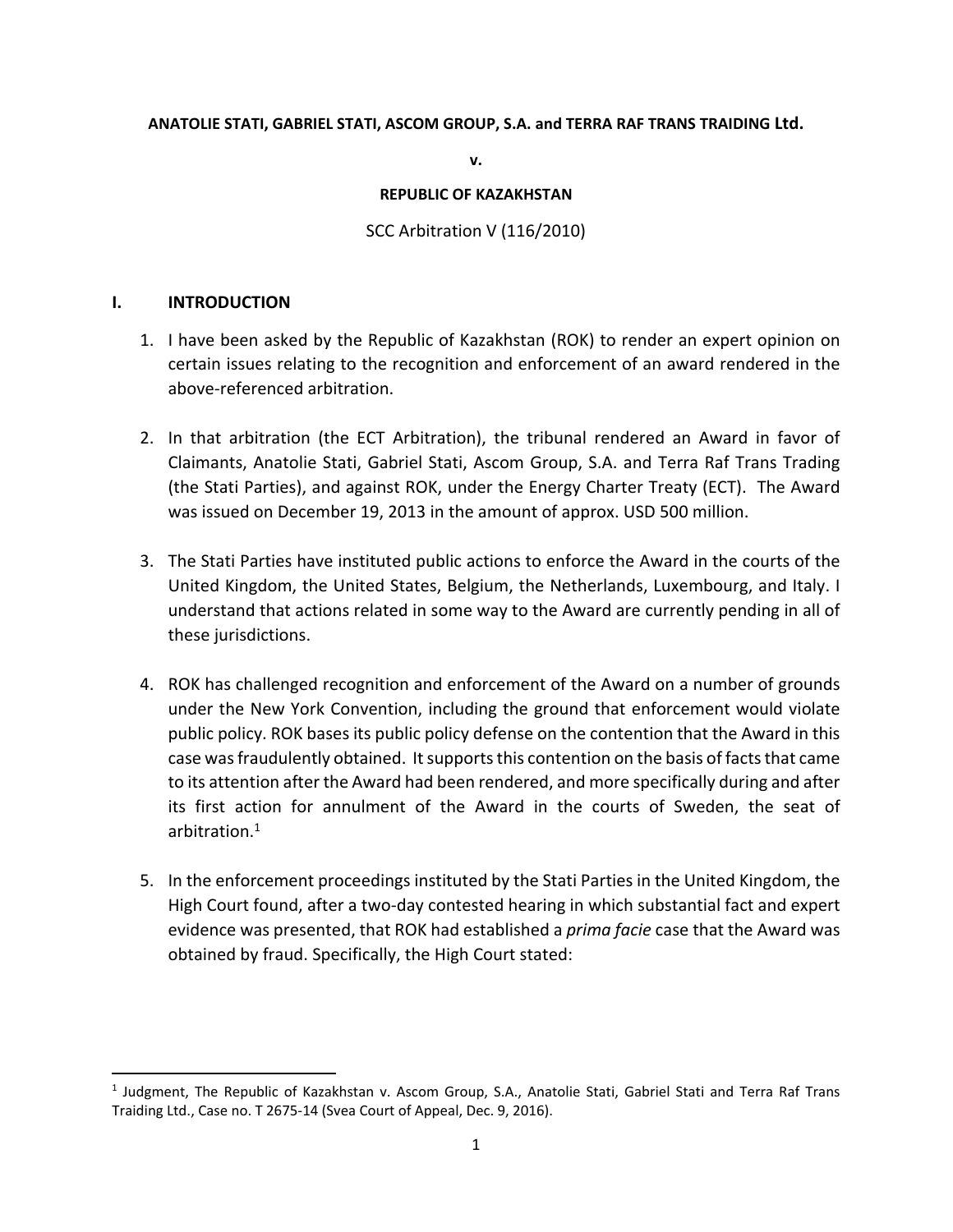I hold … that there is a sufficient prima facie case that the Award was obtained by fraud.2

On that basis, the High Court ordered a full trial on the fraud issue. When the Stati Parties sought to discontinue the UK enforcement proceedings, the High Court initially denied that request. But that ruling was overturned in the Court of Appeal, and the UK enforcement proceedings were terminated.

- 6. I have been asked to address in this Opinion the following four questions:
	- (a) first, whether, under the New York Convention, in the face of credible evidence of fraud in the procurement of an award, an enforcing court should conduct a searching inquiry into the matter
	- (b) second, whether, under the New York Convention, the refusal by a court of the seat (in this case Stockholm) to set aside the Award on public policy grounds forecloses a court of another jurisdiction from denying enforcement of the Award on public policy grounds
	- (c) third, whether the New York Convention prescribes a particular standard of proof for allegations of fraud
	- (d) fourth, whether there exists in this case credible evidence of fraud and a causal link between fraud and the outcome of the arbitration
- 7. In conducting this inquiry, I reviewed the following documents:
	- Award, Ascom Group, S.A., Anatolie Stati, Gabriel Stati and Terra Raf Trans Traiding Ltd. Vs. The Republic of Kazakhstan, SCC Arbitration V (116/2010), 19 December 2013 (as corrected on 17 January 2014)
	- Judgment, The Republic of Kazakhstan v. Ascom Group, S.A., Anatolie Stati, Gabriel Stati and Terra Raf Trans Traiding Ltd., Case no. T 2675‐14 (Svea Court of Appeal, Dec. 9, 2016).
	- Judgment, Anatolie Stati, Gabriel Stati. Ascom Group S.A. and Terra Raf Trans Traiding Ltd., Case no. CL‐2014‐000070 (June 6, 2017)
	- Expert Report Of Dr. Patrik Schöldström (Jan. 13, 2017)
	- Declaration of Philip Maitland Carrington (Apr. 1, 2019)
	- Declaration of Matthew H. Kirtland (May 9, 2019)
	- Declaration of Alexander Foerster (May 10, 2019)

<sup>2</sup> Judgment, Anatolie Stati, Gabriel Stati. Ascom Group S.A. and Terra Raf Trans Traiding Ltd., Case no. CL‐2014‐ 000070 (June 6, 2017), para. 92. Justice Knowles added:

In my judgment there is the necessary strength of prima facie case that the alleged fraud would have made a difference to the Tribunal.

*Id*., para. 48.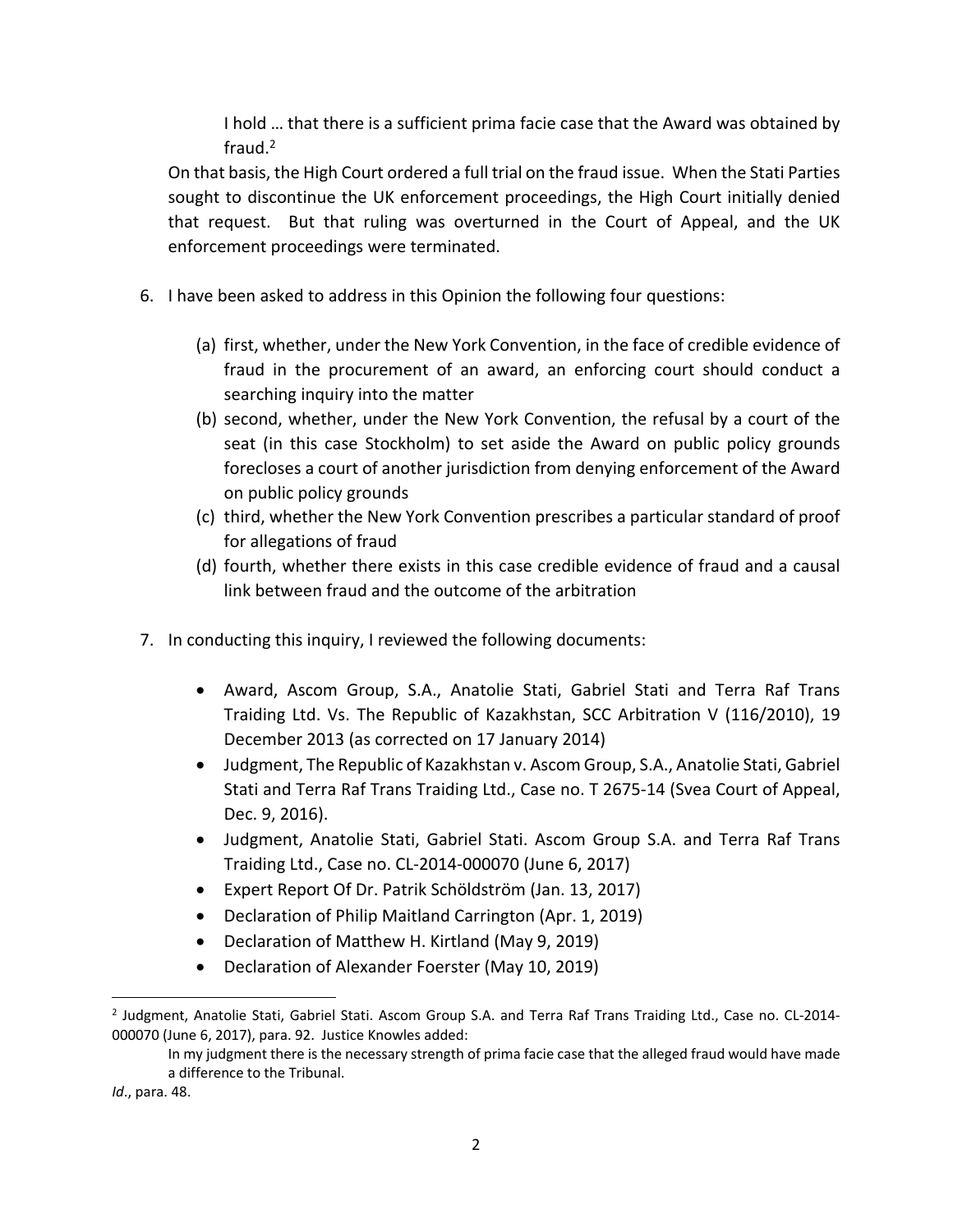- Correspondence between Stati Parties and KPMG (February to March 2016; July to October 2019) (the KPMG Correspondence)
- Report from PricewaterhouseCoopers LLP (PwC Report) on the KPMG Correspondence January 21, 2020)
- 8. For the reasons set out below, I conclude that (a) in the face of credible evidence of fraud in the procurement of an award, an enforcing court, under the New York Convention, should conduct a searching inquiry into the matter, (b) under the New York Convention, the refusal by a court of the seat to set aside an award on public policy grounds does not bar a court of another jurisdiction from denying enforcement of that award on public policy grounds, (c) the New York Convention prescribes no particular standard of proof of allegations of fraud, and (d) there exists in this case credible evidence of fraud and a causal link between such fraud and the outcome of the arbitration.

## **II. BACKGROUND AND QUALIFICATIONS**

- 9. I am Professor of Law at Columbia Law School in New York, where I hold the Jean Monnet Professorship in European Union Law and the Walter Gellhorn Professorship. As a member of the Columbia faculty since 1975, I have taught, among others, the following subjects: international commercial and investment arbitration, transnational litigation, conflicts of law, European Union law, WTO law and contracts.
- 10. I am a member of the bar of the State of New York and formerly an associate in the New York office of the law firm Davis Polk & Wardwell. I hold a B.A. degree from Yale College and a J.D. degree from Yale Law School.
- 11. At Columbia, I founded and direct the Center for International Commercial and Investment Arbitration (CICIA). I also founded and was the first director of the European Legal Studies Center (ELSC). I am co-editor-in-chief of the American Review of *International Arbitration* (ARIA), which is produced at Columbia, as well as President of the Executive Editorial Board of the *Columbia Journal of European Law* (CJEL), which I also established.
- 12. I have other regular teaching engagements at the Institut des Sciences Politiques (Sciences Po) in Paris, where I am *professeur affilié* and teach in the LL.M. program in international dispute resolution. I also teach regularly in the Masters of International Dispute Settlement (MIDS) program at the University of Geneva. In addition, I teach as an adjunct professor at the Georgetown University Law Center in Washington, D.C.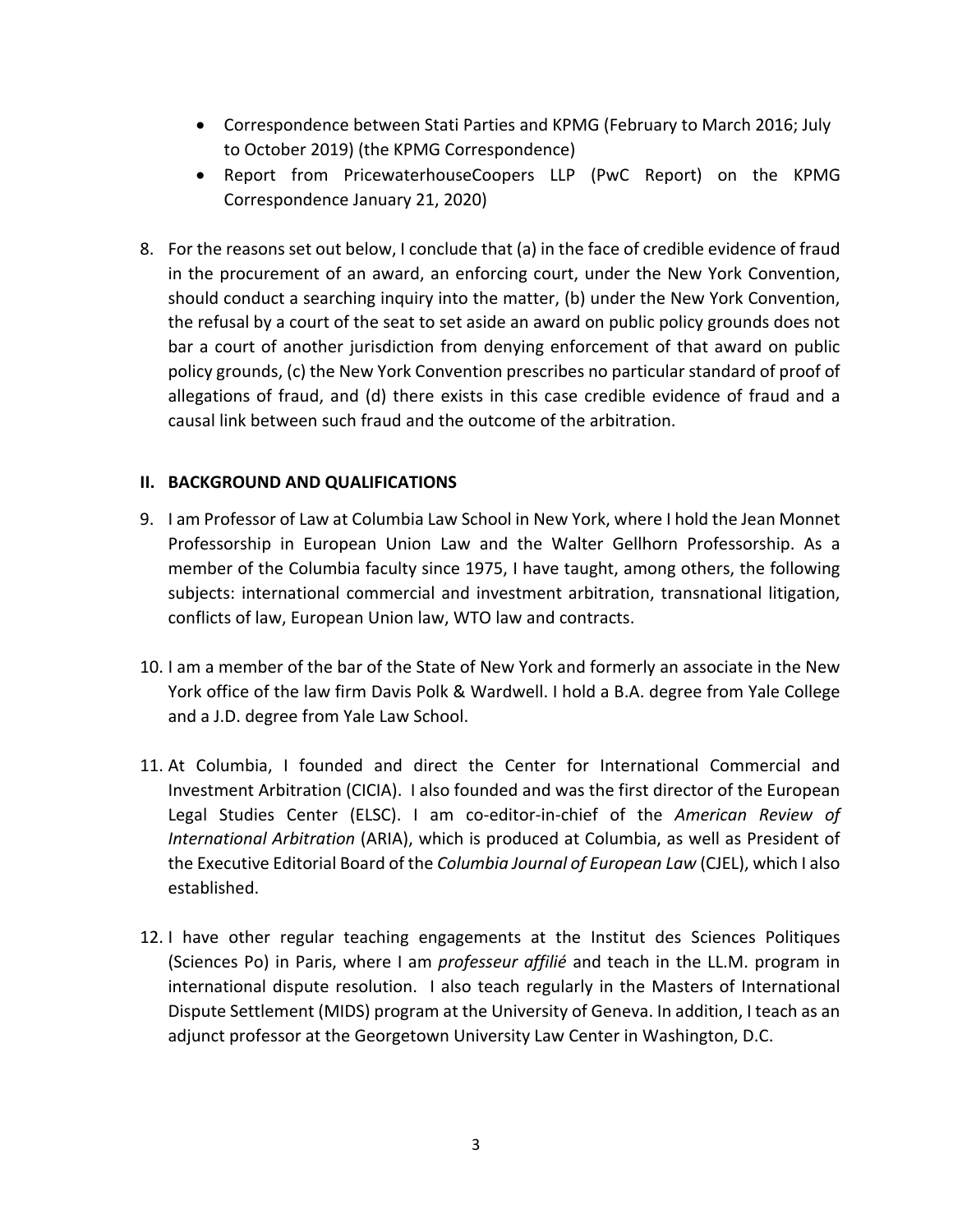- 13. Over the past 40 years, I have served regularly as international arbitrator in both commercial and investor-State cases, sitting in scores of cases, and have frequently rendered expert opinions for courts and arbitral tribunals on the law of international arbitration, transnational litigation, European Union law and the law of multiple European jurisdictions.
- 14. I am Chief Reporter of the American Law Institute's (ALI) Restatement of the U.S. Law of International Commercial and Investment Arbitration, which received final approval in May 2019. I am also the author of numerous books, including most recently the UNCITRAL Guide to the New York Convention (co‐authored with E. Gaillard) (2016); International Arbitration and Private International law (General Course in Private International Law of Hague Academy of International Law) published by the Academy in *Recueil des cours* of Academy and in paperback by Brill Nijhoff) (2017); Interpretation and Application of the New York Convention by National Courts (Springer Pub. 2017); Mandatory Rules in International Arbitration (2d. ed., forthcoming Juris Pub. 2020); Cases and Materials on European Union Law (West Pub. 4th ed. 2016) (co‐authored).
- 15. I am the author of numerous articles, including *The Energy Charter Treaty and European Union Law*, in International Arbitration in the Energy Sector (M. Scherer, ed., 2018); *What Does it Mean to be "Pro‐Arbitration?*," 34 Arb. Int'l 341 (2018); *The Role of National Courts at the Threshold of Arbitration*, 28 Am. Rev. Int'l Arb. 291 (2018*); European Union Law as a Jurisdictional and Substantive Defense to Investor‐State Liability* (in F. Ferrari, ed., The Impact of EU Law on International Arbitration, Juris Pub. 2017); *Res Judicata in International Arbitration*, in A. Bjorklund, F. Ferrari & S. Kroll, eds., Cambridge Compendium of International Commercial and Investment Arbitration (forthcoming 2020*); International Standards as a Choice of Law Option in International Arbitration* (28 Am. Rev. Int'l Arb. 423 (2017); *The Yukos Annulment: Answered and Unanswered Questions*, 27 Am. Rev. Int'l Arb. 1 (2016); *Limits to Party Autonomy in Composition of the Arbitral Panel*, in Limits to Party Autonomy in International Commercial Arbitration 83 (F. Ferrari, ed., Juris Pub. 2016*); International Commercial Arbitration: Present Challenges and Future Prospects*: Festschrift for John Beechey (2017); *The "Gateway Problem" in International Commercial Arbitration*, 37 Yale J. Int'l L. 1 (2012); *Navigating EU Law and the Law of International Arbitration*, 28 Arb. Int'l 397 (2012); *Arbitrability Trouble*, 23 Am. Rev. Int'l Arb. 367 (2012).
- 16. As a member of the international arbitration community, I hold and have held positions in numerous international arbitration institutions. These include as chair of the New York International Arbitration Center (NYIAC), member of the Governing Board of the International Court of Arbitration at the International Chamber of Commerce (ICC) in Paris, and member of the ICC's Standing Committee and International Arbitration Commission. At the American Arbitration Association (AAA), I am a member of the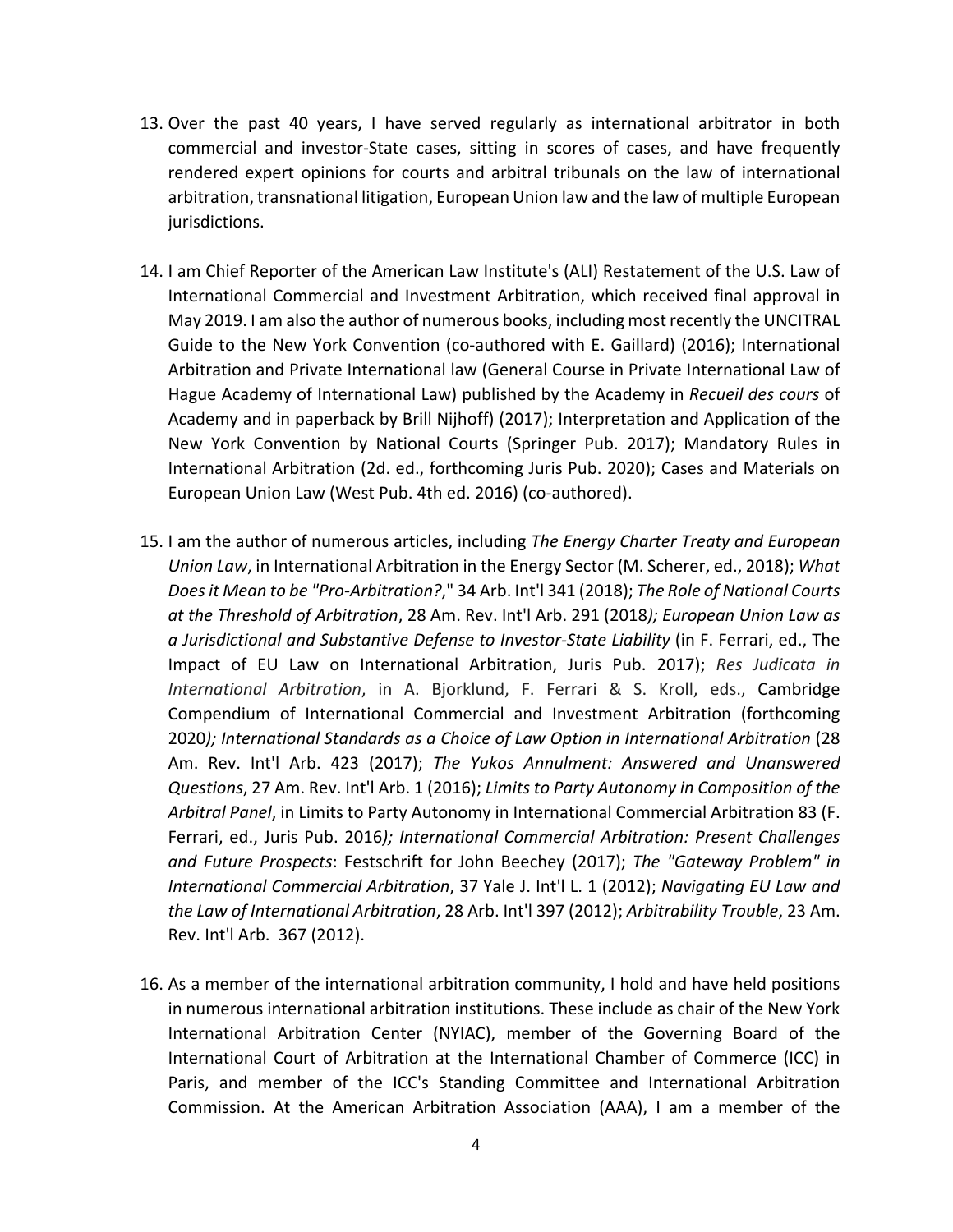Council, and at the Center for Conflict Prevention and Resolution (CPR) a member of the Board of Directors.

17. I hold honorary degrees from the University of Fribourg, Switzerland; Universitê de Versailles‐St. Quentin, France; Universidad Cesar Vallejo, Lima, Peru; and Universidade Nova de Lisboa, Lisbon, Portugal.

## **III. ANALYSIS**

- 18. In this section, I provide my reasons for reaching the conclusions set out in paragraph 8, *supra*.
	- **(a) whether, under the New York Convention, in the face of credible claims of fraud in the procurement of an award, an enforcing court should conduct a searching inquiry into the matter**
- 19. Because the Award was made in Sweden, its enforcement outside of Sweden is subject to the New York Convention on the Recognition and Enforcement of Foreign Arbitral Awards (the New York Convention), as interpreted in a particular jurisdiction. The Convention essentially requires a court to enforce a foreign award unless one or more exceptions to that obligation set out in the Convention is satisfied.
- 20. Among the bases on which an award may be denied enforcement under the Convention is that enforcement of the award would violate public policy, $3$  broadly understood as violating basic principles of morality and justice in the jurisdiction where enforcement is sought.<sup>4</sup>
- 21. The Convention's public policy exception is to be narrowly construed, that is, limited to those exceptional circumstances in which enforcement of an award would offend a jurisdiction's most fundamental values.<sup>5</sup> Adopting a suitably narrow understanding of public policy in this context is seen as part of a larger "pro‐arbitration" philosophy that favors the enforcement of both arbitration agreements and arbitral awards. It is rightly feared that too expansive a notion of public policy would threaten arbitration's effectiveness as a means of international dispute resolution. Moreover, it is the burden

 <sup>3</sup> New York Convention, art. V(2)(b).

<sup>4</sup> *Parsons & Whittemore Overseas v. Société Générale de L'Industrie du Papier (RAKTA)*, Court of Appeals, Second Circuit, United States of America, 508 F.2d 969, 974 (2nd Circ. 1974).

<sup>5</sup> *Traxys Europe S.A. v. Balaji Coke Industry Pvt Ltd.*, Federal Court, Australia, 23 March 2012, [2012] FCA 276, para. 105; *Hebei Import & Export Corp. v. Polytek Engineering Co. Ltd.*, Court of Final Appeal, Hong Kong, 9 February 1999, [1999] 2 HKC 205, pgs. 12, 13; *OAO "Gazprom" v. The Republic of Lithuania, Ministry of Energy of the Republic of Lithuania*, Supreme Court of Lithuania, Civil case No. 3K‐7‐458‐701/2015, 23 October 2015, para. 73.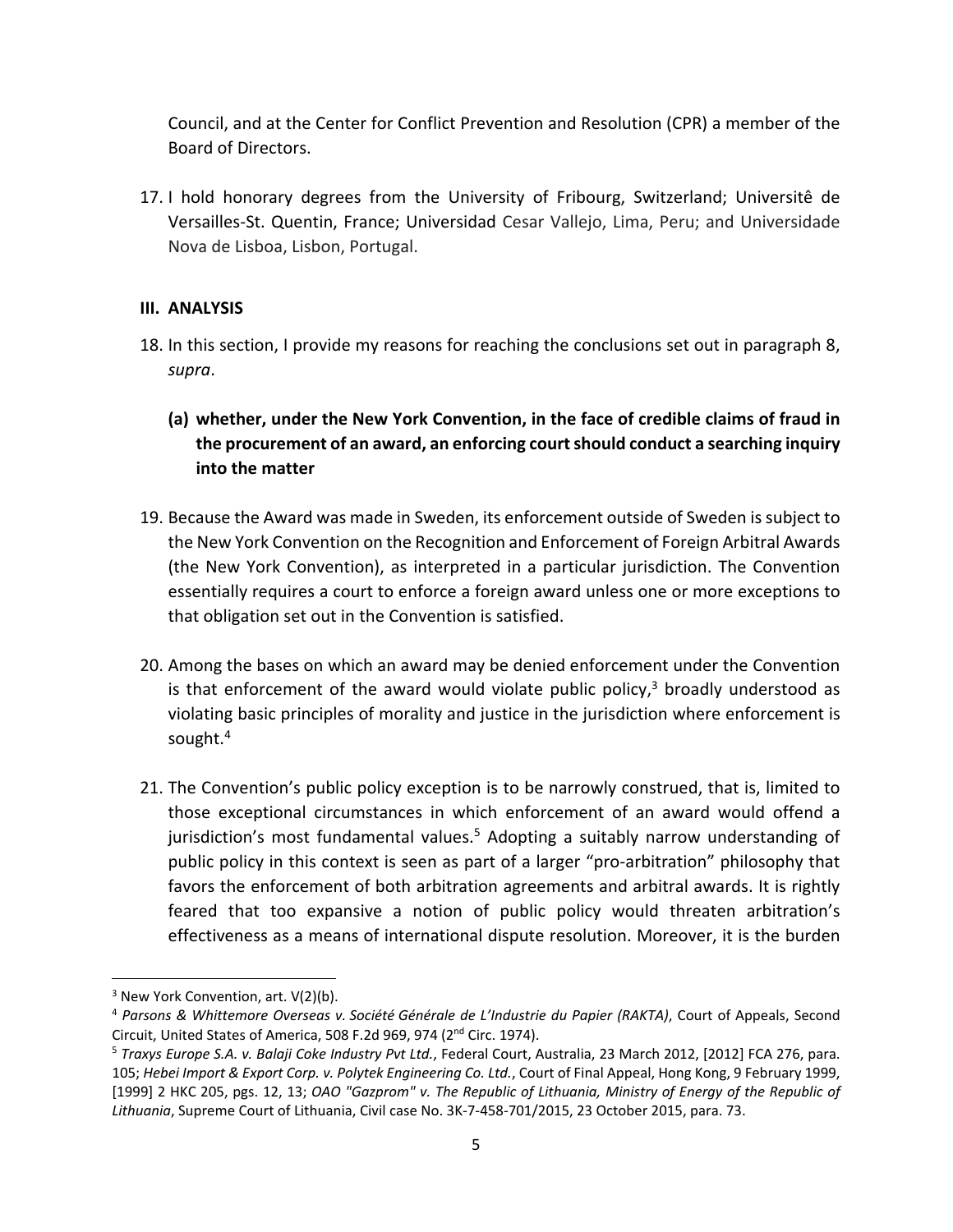of the party invoking a Convention defense to enforcement to prove that the defense is established.

- 22. Nevertheless, while international arbitral awards are only very exceptionally denied enforcement on public policy grounds, there are circumstances in which denial of enforcement on those grounds is warranted. Commission of fraud in procurement of an award is one such circumstance.<sup>6</sup>
- 23. Not only is fraud contrary in some general sense to basic values of morality and justice, but it is inimical to arbitration's ability to achieve its very own fundamental purpose, namely to ensure the fair and just adjudication of disputes. In order for arbitration to be viewed as a legitimate means of resolving international disputes, its reputation for the regularity and integrity of its proceedings must not be compromised, as it is when an award is obtained on the basis of evidence known to be fraudulent.
- 24. While it is ordinarily "pro-arbitration" to give effect to international arbitral awards, there are occasional awards that do not merit enforcement, and it is decidedly not "proarbitration" to enforce them. It is for that very reason that the drafters of the New York Convention, who were unquestionably "pro‐arbitration" in attitude, provided grounds for denying enforcement of awards, including when their enforcement would run afoul of public policy.
- 25. That enforcement of an award obtained by fraud is contrary to public policy is wellestablished in case law across jurisdictions, including, for example, the United States, $<sup>7</sup>$ </sup>

<sup>6</sup> *Bloomberry Resorts and Hotels Inc and another v. Global Gaming Philippines LLC and another* [2020] SGHC 01, paras. 97, 98; *Karaha Bodas Co., L.L.C. v. Perusahaan Pertambangan Minyak Dan Gas Bumi Negara*, 364 F.3d 274, 306 (5th Cir. 2004); *Sui Southern Gas Co Ltd v Habibullah Coastal Power Co (Pte) Ltd* [2010] SGHC 62, para. 48; *Serena Equity Limited v. Fincantieri S.p.A.*, Gerechtshof, Amsterdam, Case No. 200.219.927/01, 9 October 2018.

<sup>7</sup> *Enron Nigeria Power Holding, Ltd. v. Federal Republic of Nigeria,* 844 F.3d 281 (D.C. Cir. 2016) (enforcing an Award based on a contract tainted by fraud violates public policy); *Karaha Bodas Co., L.L.C. v. Perusahaan Pertambangan Minyak Dan Gas Bumi Negara*, 364 F.3d 274, 306 (5th Cir. 2004) ("Enforcement of an arbitration award may be refused if the prevailing party furnished perjured evidence to the tribunal or if the award was procured by fraud. Courts apply a three‐prong test to determine whether an arbitration award is so affected by fraud: (1) the movant must establish the fraud by clear and convincing evidence; (2) the fraud must not have been discoverable upon the exercise of due diligence before or during the arbitration; and (3) the person challenging the award must show that the fraud materially related to an issue in the arbitration."); *ARMA, S.R.O. v. BAE Systems Overseas, Inc.*, 961 F.Supp.2d 245, 254–55 (D.D.C. 2013) (adopting three‐pronged test).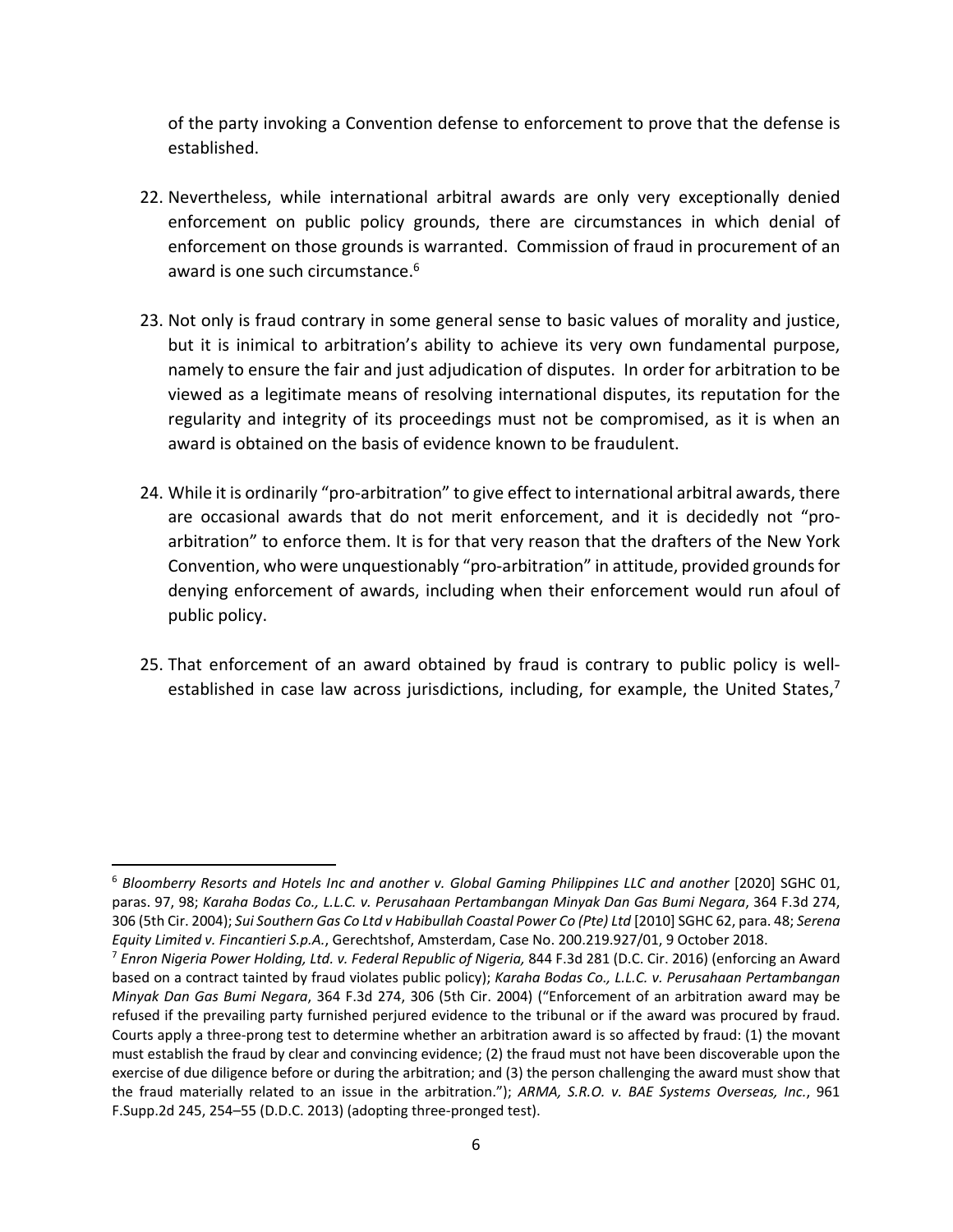England,<sup>8</sup> Australia,<sup>9</sup> France,<sup>10</sup> Germany,<sup>11</sup> Lithuania,<sup>12</sup> the Netherlands,<sup>13</sup> and Singapore.<sup>14</sup> So widely held is the proposition that enforcement of an award obtained by fraud is contrary to public policy that it has become a virtually transnational principle of international arbitration law.

- 26. Thus, although, as noted, it is "pro‐arbitration" for national courts to give effect to arbitral awards, it is *not* "pro‐arbitration," but rather "anti‐arbitration," for national courts to enforce an arbitral award procured by fraud.
- 27. Justice Knowles in the English High Court case referred to earlier put the matter nicely:

It will do nothing for the integrity of arbitration as a process or its supervision by the Courts, or the New York Convention, or for the enforcement of arbitration awards in various countries, if the fraud allegations in the present case are not

 <sup>8</sup> *IPCO (Nigeria) v. Nigerian Nat'l Petrol. Corp.* [2015] EWCA (Civ) 1144 (Eng.) ("The proposition that fraud vitiates the whole award . . . finds support in English law principles."); *IPCO (Nigeria) v. Nigerian Nat'l Petrol. Corp.* [2014] EWHC (Comm) 576 (Eng.) (holding that fraud is sufficient to refuse to enforce any part of an award because fraud against the tribunal "undermines the validity of the whole Award"); *HJ Heinz Co. v. EFL Inc* [2010] EWHC (Comm) 1203 (Eng.) (holding that in the case of fraud, "upon analysis of the facts an approach more favourable to the party defrauded in respect of what is due . . . may be adopted"); *Double K Oil Prods. 1996 Ltd. v. Neste Oil OYJ* [2009] EWHC (Comm) 3380, ¶ 15 (Eng.) ("The clearest guidance in the authorities as to when the enforcement of an arbitral award would be contrary to (English) public policy on the basis that it was obtained by fraud is to be found in the jurisprudence on [referring to] "the award being obtained by fraud or the award or the way in which it was procured being contrary to public policy."); *Westacre Inv. Inc. v. Jugoimport‐SPDR Holding Co Ltd* [2000] QB (CA) 288 (Eng.) (holding that where there is decisive evidence of fraud unavailable to party at the time of the trial would justify refusal of enforcement of the award).

<sup>9</sup> *Traxys Eur SA v Balaji Coke Indus Pvt Ltd (No 2)* [2012] FCA 276 (23 March 2013) (Austl.) (holding that enforcement of an award that was induced or affected by fraud or corruption would be contrary to public policy and that a court may refuse enforce the tainted award)

<sup>&</sup>lt;sup>10</sup> Cour d'appel [CA] [regional court of appeal] Paris, 1e ch., Jan. 16, 2018, 15/21703 (Fr.) (annulling an award because the title to property was obtained through fraudulent administrative authorization)

<sup>11</sup> Bundesgerichtshof [BGH] [Federal Court of Justice] Jan. 30, 2013, III ZB 40/12 (Ger.) (recognizing that an award obtained through Claimant's procedural fraud would be a ground to refuse enforcement under art. V(2)(B) of the New York Convention)

<sup>12</sup> *OAO "Gazprom" v. Repub. of Lithuania*, Civil Case No. 3K‐7‐458‐701/2015 (Sup. Ct. Lith. Oct. 23, 2015) (holding that the concept of "public policy" should be interpreted as "international public policy" and "violation of public policy exists . . . when the arbitral award or arbitral agreement has been obtained by coercion, fraud, threat, etc.")

<sup>&</sup>lt;sup>13</sup> Hof Amsterdam 9 september 2018, GHAMS:2018:3755, 200.219.927/01 m.nt. (Serena Equity Ltd./Fincantieri S.p.A.) (Neth.) ("[P]ublic policy precludes enforcement only in exceptional circumstances. Fraud itself constitutes such a such a circumstance and public policy may prevent the enforcement of a foreign arbitration award rendered under the influence of fraud.")

<sup>14</sup> *Bloomberry Resorts & Hotels Inc. v. Global Gaming Phil. LLC*, No. 1432/2017 (SGH, Jan. 3, 2020) (Sing.) ("Fraud, corruption and bribery would generally fall within the rubric of being "contrary to public policy. . . . Thus, instances such as corruption, bribery or fraud and similar serious cases would constitute a ground for setting aside." (internal citations omitted)); *Sui S. Gas Co. v. Habibullah Coastal Power Co. (Pte)*, No. 248/2009 (SGHC, Feb. 23, 2010) (Sing.) (finding that "egregious circumstances such as corruption, bribery or fraud, which would violate the most basic notions of morality and justice[,]" would violate public policy and justify setting aside of award)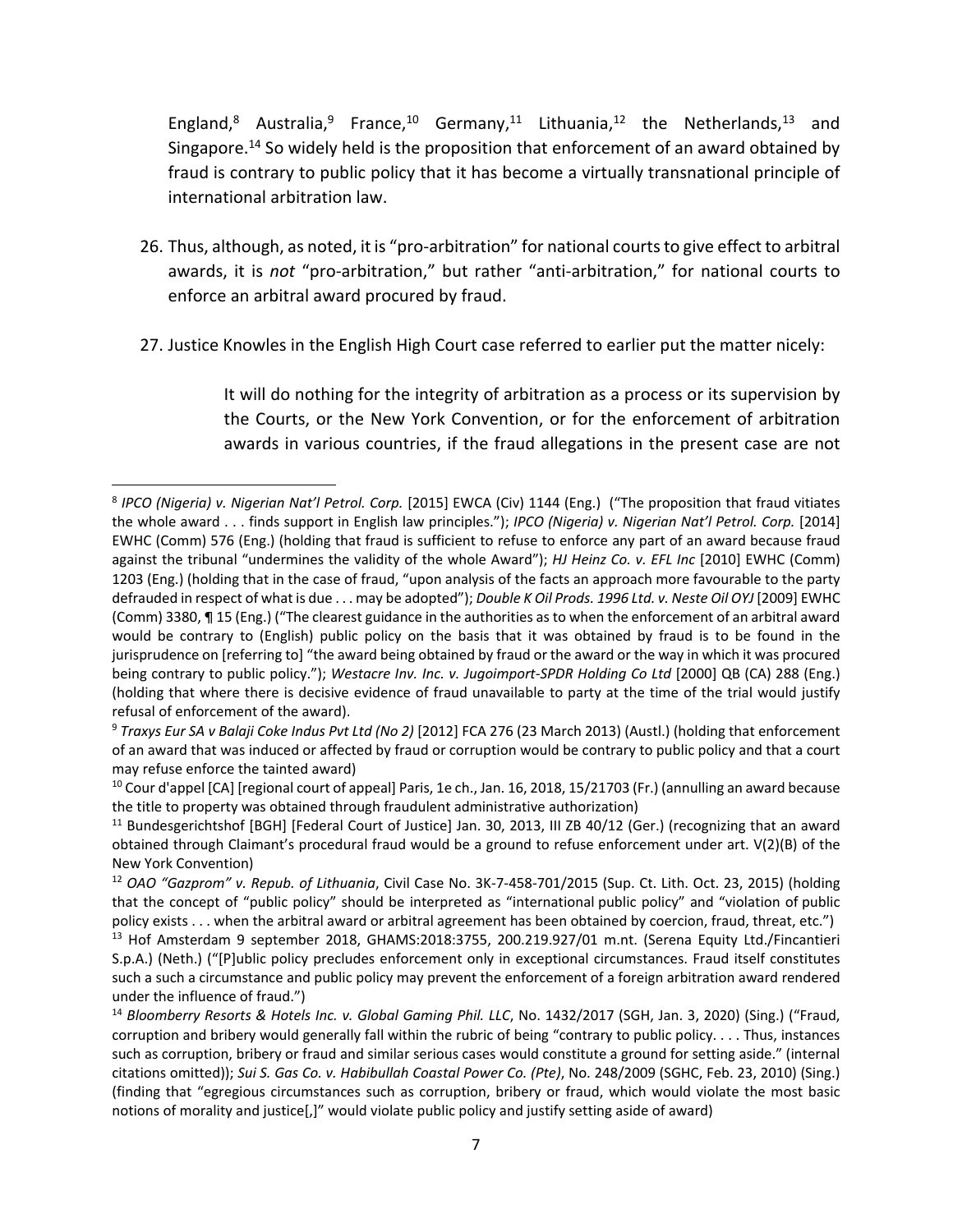examined at a trial and decided on their merits, including the question of the effect of the fraud where found. The interests of justice require that examination.<sup>15</sup>

- 28. For this reason, an enforcing court, faced with credible evidence of fraud in the obtaining of an award, may be expected to conduct a meaningful inquiry into that matter. The seriousness of fraud in the obtaining of an award demands nothing less. In the absence of such an investigation, a responsible determination as to whether enforcement of the award would offend a jurisdiction's public policy cannot properly be made.
- 29. In the present case, conducting a serious inquiry into fraud is all the more important given that the Swedish court in which annulment of the Award was sought appears to have made no determination as to whether fraud had in fact been committed.<sup>16</sup> Thus, the question whether the Award in this case had been procured through fraud has never been determined on the merits, except in the prima facie findings of the English High Court. As correctly observed by Justice Knowles in the English High Court, justice requires that the allegations of fraud in this case be examined at a trial and decided on their merits, the Swedish judgment notwithstanding. Also significant in this context is the fact that the Swedish court did not have before it a complete record of the relevant facts, given that as discussed below further evidence of the fraud has been discovered after the Swedish court's denial of annulment in December 2016. For example, the Stati Parties' accounting firm, KPMG, withdrawing its audit reports for the Stati Parties' financial statements due to their falsity occurred in August 2019, nearly two years after the Swedish court proceedings were concluded. In addition, from the information shown to me, I understand that material correspondence between the Stati Parties and KPMG was not disclosed by the Stati Parties during the pendency of the Swedish court proceedings. This correspondence reveals that KPMG raised questions about the fraud in 2016 but that the Stati Parties appear to have evaded these questions and their consequences (until August 2019 when KPMG withdrew their audit reports). $17$
- 30. Making a searching inquiry into fraud in the obtaining of an award, once credible evidence of fraud is adduced, must not be confused with reexamining the merits of an award. It is elementary that enforcing courts may not conduct de novo review of the merits of an award. But an inquiry into fraud in the obtaining of an award is altogether different from revisiting the merits of a dispute. Such an inquiry is required precisely to ensure that according recognition and enforcement of an award on the merits is warranted.

<sup>15</sup> See note 2, *supra*, at para. 93.

<sup>&</sup>lt;sup>16</sup> Judgement, The Republic of Kazakhstan v. Ascom Group, S.A., Anatolie Stati, Gabriel Stati and Terra Raf Trans Traiding Ltd., Case no. T 2675‐14, decision of the Svea Court of Appeal dated 9 December 2016, p. 45.

<sup>17</sup> See para. 46 *et seq.*, *supra*.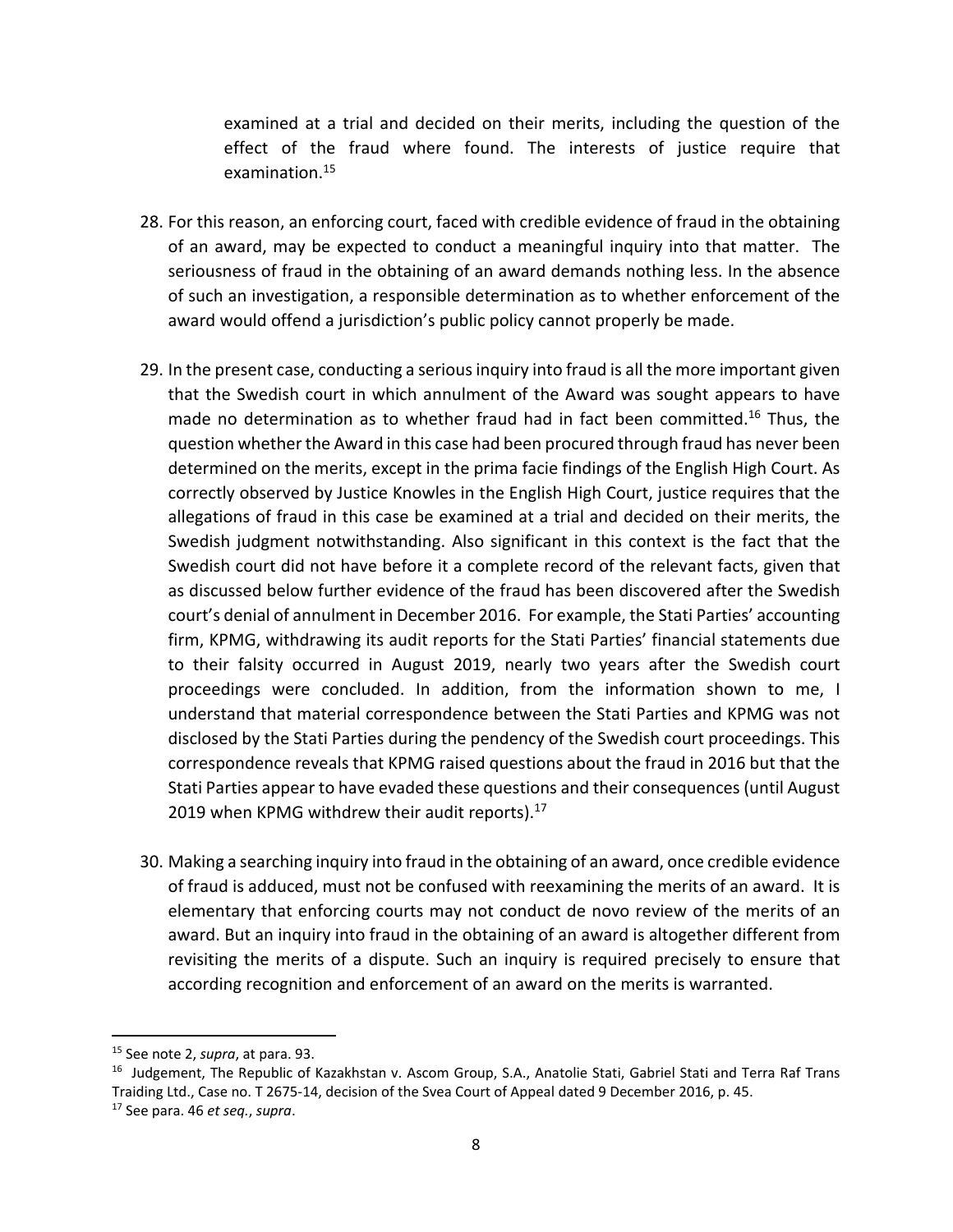- **(b) Whether, under the New York Convention, the refusal by a court of the seat to set aside an award on public policy grounds forecloses a court of another jurisdiction from denying enforcement of the award on public policy grounds**
- 31. As noted above, a court of the seat in this case Sweden rejected ROK's application for annulment of the present Award. The court found, *inter alia,* that enforcement of the Award in this case would not sufficiently offend Swedish public policy to justify a refusal of enforcement.
- 32. I am asked to address here the question of the effect to be given to the Swedish judgment in an action for enforcement of the Award in another jurisdiction.
- 33. Generally speaking, the seat of arbitration is viewed as having "primary jurisdiction" over the arbitration. As a result, its rulings on the validity and enforceability of an award are generally entitled to serious consideration by "secondary jurisdictions," i.e., foreign jurisdictions in which an award is brought for enforcement. For example, a ruling by a court of primary jurisdiction rejecting challenges to an award will in most circumstances carry considerable weight when a similar challenge is raised in an action to enforce the award in a secondary jurisdiction. In jurisdictions that practice collateral estoppel, or issue preclusion, such a ruling may even have preclusive effect when the challenge resurfaces in an enforcement action in a secondary jurisdiction.
- 34. However, the same cannot be said of challenges based on violation of public policy. The New York Convention expressly provides that a court may deny enforcement of an award if enforcement would violate the public policy of "the country where recognition and enforcement is sought.<sup>"18</sup> In other words, a court before which a public policy defense is raised to defeat enforcement is instructed to apply *its own* public policy, not the public policy of another jurisdiction, including the seat.<sup>19</sup> As is well known, the content of public

 <sup>18</sup> New York Convention, art. V(2)(b).

<sup>&</sup>lt;sup>19</sup> See Restatement of U.S. Law of International Commercial and Investment Arbitration (proposed final draft, Apr. 24, 2019)

<sup>§ 4.8.</sup> Effect of Prior Judicial Determinations on the Availability of Post-Award

*d. Effect of the different law applied in the prior determination.* Whether a prior judicial determination is given preclusive effect in a post-award action may in some circumstances depend on the law that governed the determination in the prior action. With respect to certain grounds for granting or denying post-award relief—such as the invalidity of the arbitration agreement—the law applicable to the ground is presumably the same regardless of whether the ground is raised to defeat a motion to compel arbitration, to set aside the resulting award, or to resist the award's confirmation, recognition, or enforcement. When the applicable law is identical, the prior determination can readily be given preclusive effect. The same may be said of claims that a party was denied an opportunity to be heard, that a tribunal exceeded its authority, or that a tribunal impermissibly disregarded party agreement on tribunal composition or arbitral procedure.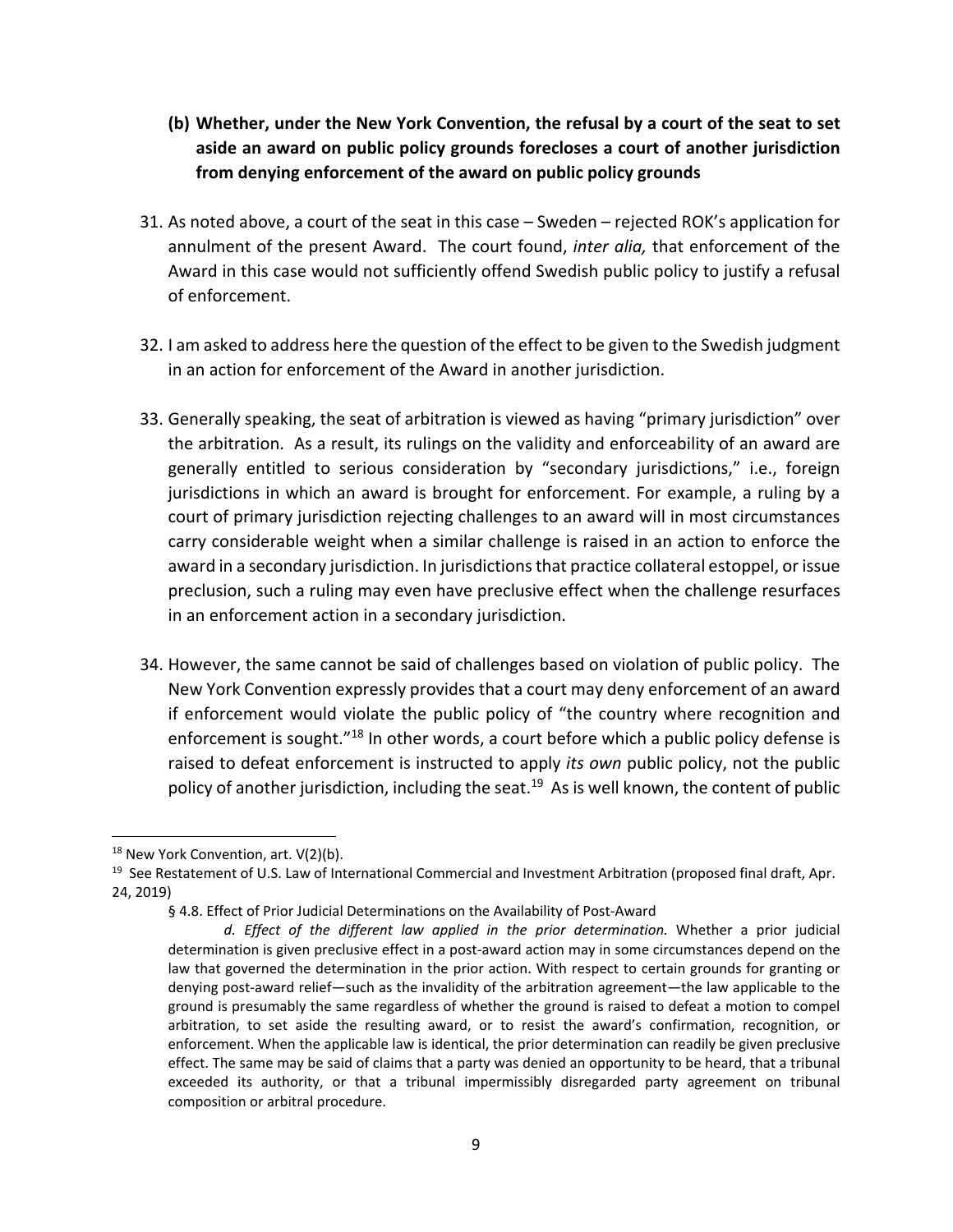policy varies from jurisdiction to jurisdiction. The drafters of the Convention thus took pains to ensure that no jurisdiction could impose its public policy on any other jurisdiction.

- 35. Much the same may be said of non‐arbitrability of a dispute as a defense to enforcement under the Convention.<sup>20</sup> The Convention specifically calls upon courts, when entertaining a request to deny enforcement of an arbitral award on the basis of the non‐arbitrability of the underlying claim, to apply its own non‐arbitrability principles, not those of any other jurisdiction, including the seat.
- 36. In this important respect, both the public policy and arbitrability defenses to enforcement of foreign awards are treated very differently from all other New York Convention defenses.
- 37. Thus, the decision whether enforcement of the present Award would offend the public policy of a particular jurisdiction should be unaffected by a finding that the Award does or does not offend the public policy of another jurisdiction, in this case Sweden. In my view, this must be even more so here since the Swedish annulment court did not have the benefit of a complete record, as material evidence, such as KPMG's withdrawal of the audit reports, did not exist at the time, or was withheld by the Stati Parties.
- 38. Under the New York Convention, the courts of a particular jurisdiction should consult only that jurisdiction's public policy, and the public policy of no other jurisdiction, in adjudicating a public policy defense raised under Art. V(2)(b) of the Convention. In other words, the court's public policy is to be made entirely independently.
- 39. That is exactly the position taken by the English High Court in connection with the present Award. The Stati Parties argued to the High Court that it was bound, so far as the public policy defense to enforcement is concerned, by the Swedish courts' determination that enforcement of the Award would not be repugnant to Swedish public policy. Justice Knowles disagreed, finding that "[n]o court has decided the question whether there has been the fraud alleged … Neither the Swedish Court nor the US Court nor English Court has, although material has been put before those Courts that would allow them to decide that question."21 However, Justice Knowles went even further:

 However, with respect to other grounds, the law governing the availability of post-award relief requires application of law that is different from the law applied by the court that previously entertained the analogous ground. *Different courts may be asked at different stages in the arbitration life cycle whether a dispute is arbitrable or whether enforcement of an arbitration agreement or arbitral award would violate public policy. In principle, each court faced with these contentions applies its own domestic law of non‐ arbitrability and public policy (emphasis added).*

<sup>&</sup>lt;sup>20</sup> New York Convention, art.  $V(2)(a)$ .

<sup>&</sup>lt;sup>21</sup> Anatolie Stati, Gabriel Stati. Ascom Group S.A. and Terra Raf Trans Traiding Ltd., Case no. CL-2014-000070 (June 6, 2017), para. 80.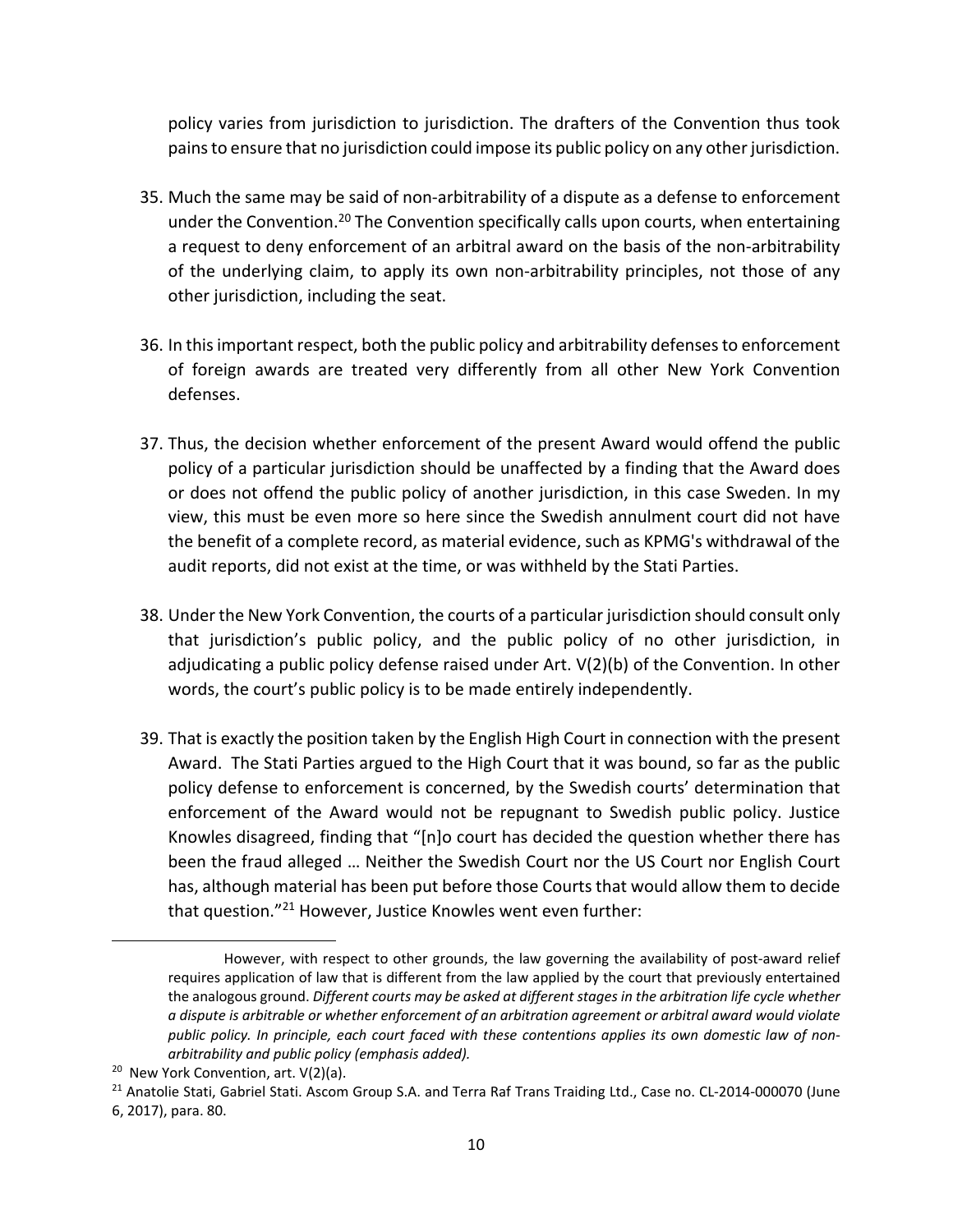The New York Convention is addressed, at Article V(2)(b), to the public policy of the country of enforcement. Relevant public policy can and does differ from country to country. It is correct to say that the Swedish Court did not decide whether under English law public policy required the application to enforce the Award in this jurisdiction to be refused.<sup>22</sup>

If, as I should, I take the decision of the Swedish Court as showing Swedish public policy in the context of this case then I find, as a matter of law, that English public policy is not the same. [Counsel for ROK] put[] it this way, and I agree: "It is apparent from the outcome in Sweden alone that the content of Swedish public policy must be different from that of its English counterpart.<sup>23</sup>

[E]ven had the basis of an issue estoppel been made out, the English court would still have to decide whether enforcement of the Award should be permitted because English public order must ultimately be a matter for the English Court.<sup>24</sup>

- 40. In short, the English High Court specifically (and correctly) ruled that the conformity of the Award to Swedish public policy had no bearing on the question whether enforcement of the Award would offend the public policy of the UK. It found the distinct possibility that enforcement of the Award would offend UK public policy to be sufficiently great to warrant a trial of that issue.
- 41. I thus conclude that, under the New York Convention, a court should determine whether enforcement of the present Award would offend public policy and should accordingly be denied, solely on the basis of the respective jurisdiction's public policy, without reference to Swedish public policy and indeed without reference to the court of any other jurisdiction.

# **(c) whether the New York Convention prescribes a particular standard of proof of allegations of fraud**

42. While the New York Convention prescribes violation of public policy as a ground for denying enforcement of an award, and while enforcing an award obtained by fraud is a public policy violation in most jurisdictions, the Convention does not prescribe a standard of proof of allegations of fraud.

<sup>22</sup> *Id*., para. 84.

<sup>23</sup> *Id*., para. 86.

<sup>24</sup> Id., para. 87.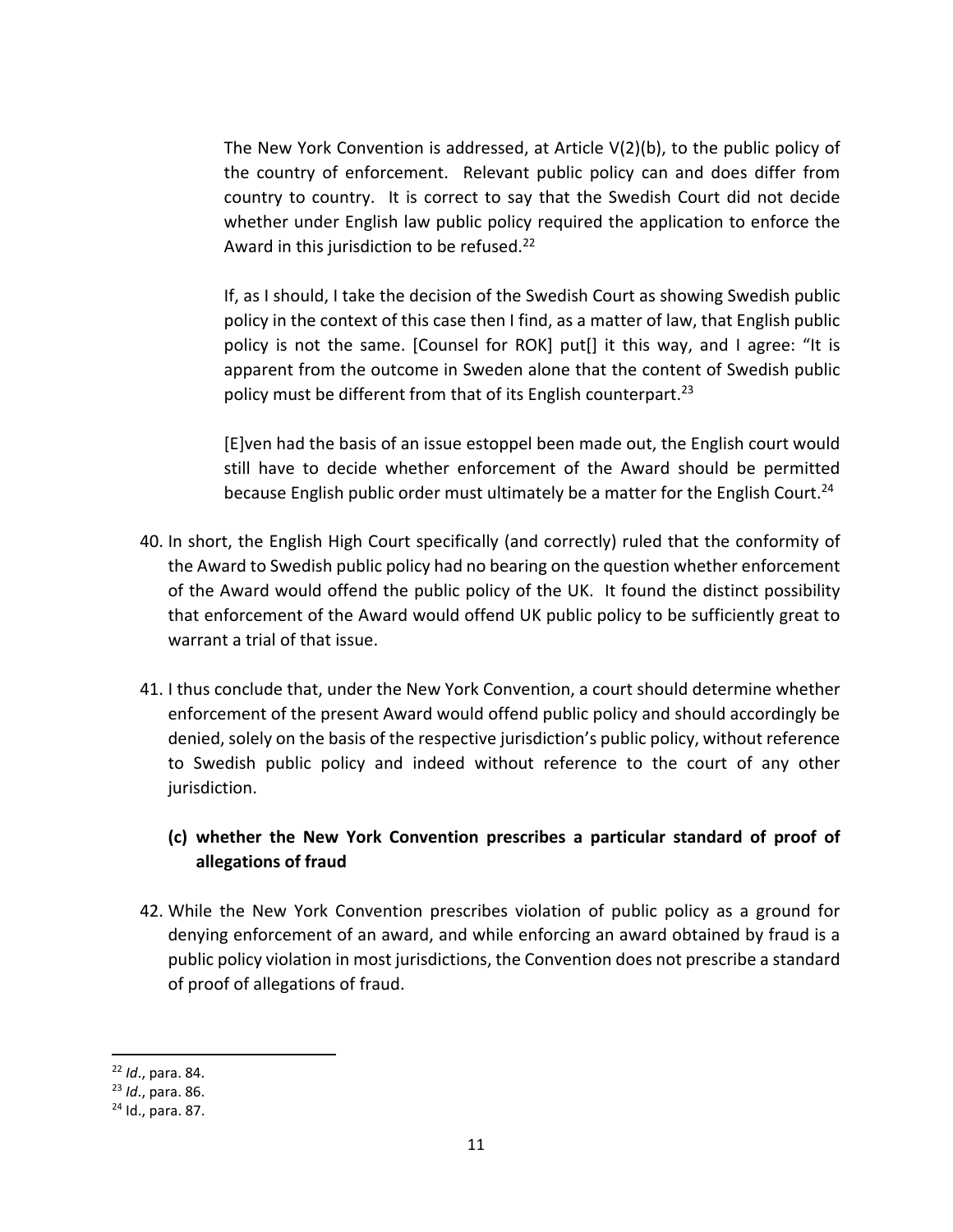- 43. Thus, nothing in the Convention suggests that fraud, as a public policy violation, must be "manifest," established by "clear and convincing evidence" or "beyond a reasonable doubt," or established against the standards of criminal law, which typically are stricter than the standards applied in civil law.
- 44. The only proper basis for determining the standard of proof required to establish fraud would be the domestic law of the jurisdiction in which recognition and enforcement is sought. That follows from the fact that, as set forth above, whether enforcement under the New York Convention of an award would offend public policy is determined under the law of the place where enforcement is sought.
	- **(d) whether there exists credible evidence of fraud in this case and a causal link between fraud and the outcome of the arbitration**
- 45. I concluded above that an enforcing court, faced with credible evidence of fraud in the procurement of an award, must conduct a searching inquiry into that matter.
- 46. Based on the information provided to me, I have no doubt that in this case there exists credible evidence of fraud in procurement of the Award. In particular, I note the following information (which for convenience I have cross-referenced to the recitation of this information in the PwC Report):
	- a. The Republic of Kazakhstan's case on fraud against the Stati Parties is grounded on the alleged fraudulent extraction of funds through inflated costs, concealed by fraudulent financial reporting. (¶ 9)
	- b. The Stati Parties fraudulently obtained audit reports from KPMG opining that the Financial Statements of Tristan, KPM, and TNG presented fairly, in all material respects, the financial position of Tristan, KPM and TNG, when in fact they were materially misstated. (¶ 10)
	- c. The Stati Parties used these audited, yet false, Financial Statements to raise finance from investors. (¶ 11)
	- d. Based on the evidence and arguments made the Stati Parties, the Tribunal relied on an indicative bid that the Stati Parties obtained from a potential purchaser (the "Indicative Bid"), which the Tribunal considered to be "*the relatively best source of information for the valuation.*"25 The Stati Parties obtained the Indicative Bid with the alleged fraudulent financial reporting and fraudulently obtained audit

<sup>&</sup>lt;sup>25</sup> ECT Award, paragraph 1747.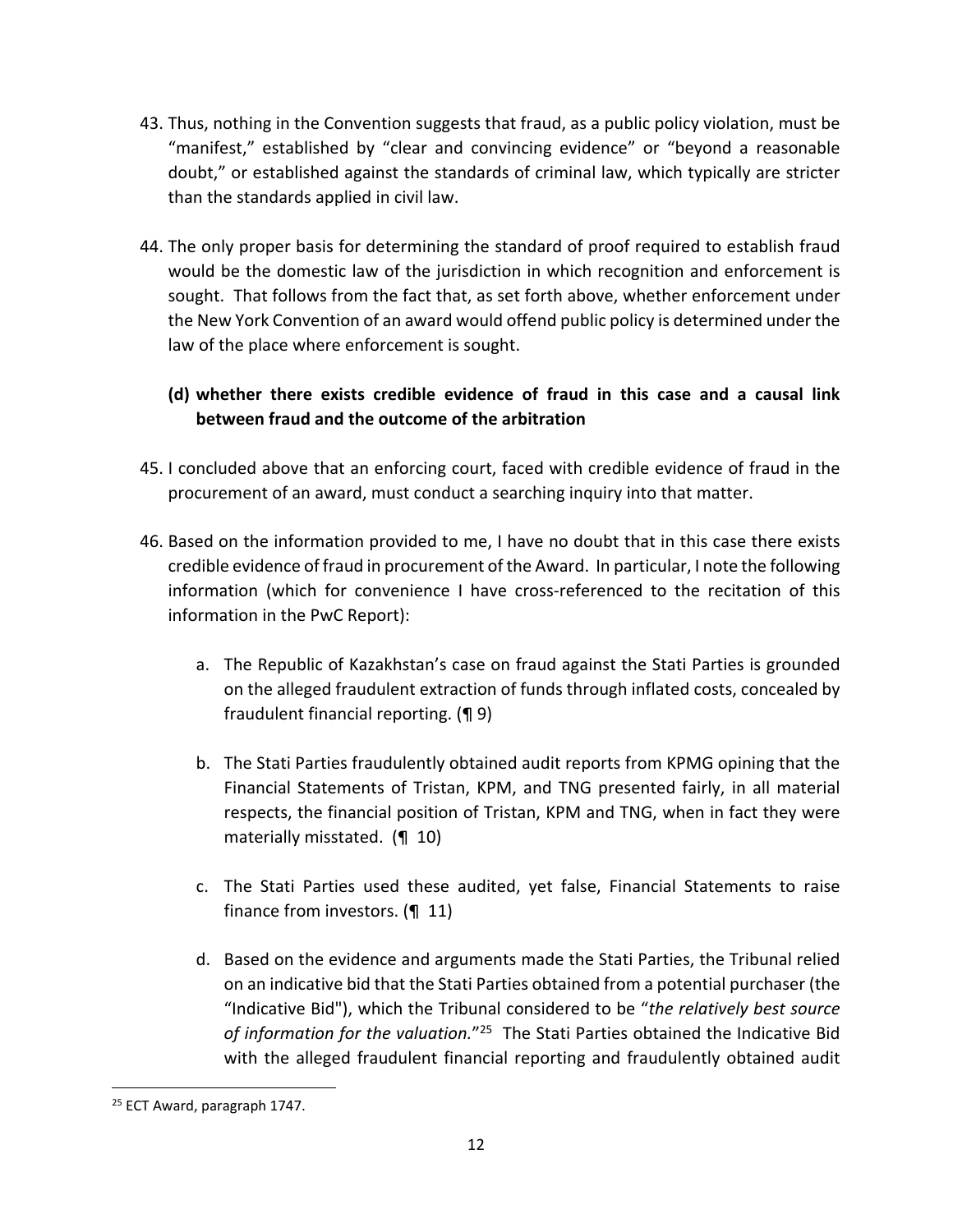reports. In the ECT Arbitration, the Stati Parties then argued that the Tribunal should rely on the \$199 million valuation of the LPG Plant in the Indicative Bid. The Tribunal in fact did so rely and awarded the Stati Parties \$199 million for the LPG Plant. (¶¶ 14‐16)

- e. In 2016, while the Swedish annulment proceedings were ongoing, KPMG issued information requests to the Stati Parties concerning the alleged fraud, but the Stati Parties made no response. The Stati Parties did not disclose this correspondence to the Swedish courts. (¶¶ 22‐26)
- f. In July 2019, KPMG was provided with additional information in the form of *inter alia*  a deposition under oath of the Stati Parties' former CFO Artur Lungu who confirmed that the management of the Stati Parties had provided materially false information to KPMG, and that the Stati Parties' resulting financial statements were materially false. Further correspondence between KPMG and the Stati Parties transpired. (¶ 27)
- g. In a 21 August 2019 letter from KPMG to the Stati Parties, KPMG stated that, having received no response to their questions and having completed their own independent assessment, it concluded that the omissions in the annual and interim financial statements of TNG were "*material* " to the Financial Statements. KPMG also noted that the additional information obtained by KPMG reflects *"that the management of [the Stati parties] made misrepresentations to KPMG Audit LLC"*. (¶ 27)
- 47. This information, in my view, confirms the existence of credible evidence of fraud in the procuring of the Award. My opinion is further supported by the following conclusions reached by PwC in its Report:
	- a. There should be no further or future reliance on the KPMG audit reports (¶¶ 28-32), and this should extend to all of the Stati Parties' financial information (¶¶ 39‐ 40).
	- b. The actions taken by KPMG in withdrawing their audit reports are significant and extremely rare ((¶ 33‐36)
	- c. The withdrawal by KPMG of its audit reports renders the Financial Statements entirely unreliable (¶ 37‐38)
	- d. The conduct of the Stati Parties raises "a number of potential 'red‐flags' in relation to broader money laundering issues." (¶¶ 43‐44)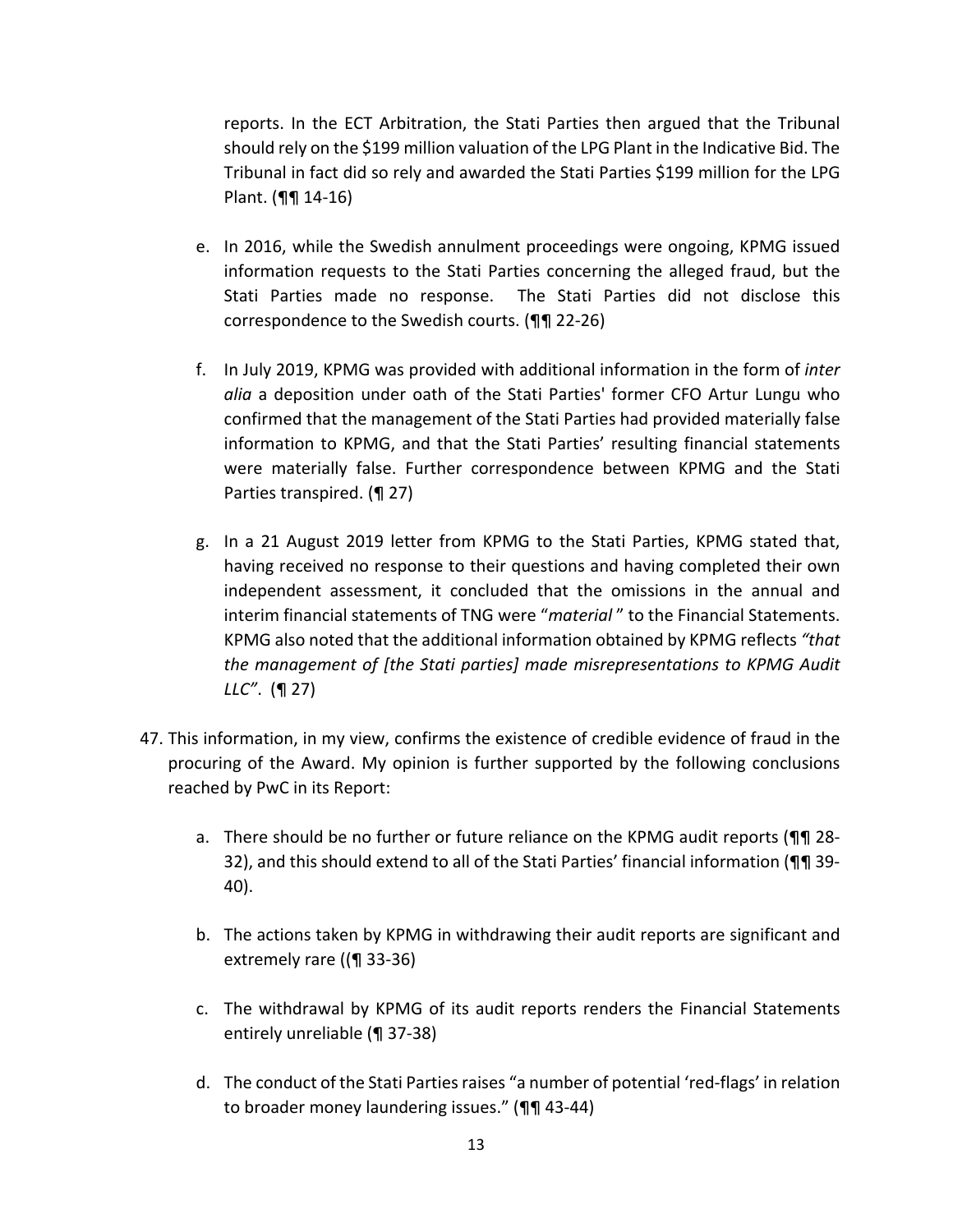- 48. I have also considered, once again on the basis of the information provided to me, whether there exists a sufficient causal relationship between the fraud alleged in this case and the outcome of the arbitration. In my judgment, based in part on my experience as arbitrator, the required causal connection is in this case established.
- 49. The actions taken by KPMG undermine confidence not only in the reliability of the Stati Parties' financial information, but also in anything derived from or based on that information, including written and oral testimony, expert opinions and statements of counsel. This evidently affected the ECT Arbitration and the outcome as a whole, including questions of jurisdiction, liability and damages.
- 50. The same is true of the \$199 million amount of compensation that the Tribunal awarded the Stati Parties. This award was based on the Indicative Bid. If the Stati Parties in fact obtained the Indicative Bid on the basis of the falsified financial statements for which audit opinions had been fraudulently obtained, then a clear line of causation can be drawn between the alleged fraud and the Award.
- 51. Justice Knowles in the English High Court considered the same question and came to the same conclusion, putting it as follows:

If construction costs were … fraudulently inflated by the Claimants … then, because the … Indicative Bid valued the LPG Plant … there is the clearest argument that the ... Indicative Bid would have been lower.<sup>26</sup>

[I]n asking the Tribunal to rely on the … Indicative Bid in circumstances (concealed from the Tribunal, as from the bidder) of the alleged fraud, there was a fraud on the Tribunal.<sup>27</sup>

### **IV. CONCLUSIONS**

- 52. Consideration of the law and the facts made known to me leads me to the following conclusions.
- 53. First, an award procured by fraud is an award whose enforcement should be denied under the New York Convention's public policy defense. To be sure, an inquiry into whether enforcement of an award should be denied under the public policy defense to

<sup>&</sup>lt;sup>26</sup> Anatolie Stati, Gabriel Stati. Ascom Group S.A. and Terra Raf Trans Traiding Ltd., Case no. CL-2014-000070 (June 6, 2017), para. 43.

<sup>&</sup>lt;sup>27</sup> Anatolie Stati, Gabriel Stati. Ascom Group S.A. and Terra Raf Trans Traiding Ltd., Case no. CL-2014-000070 (June 6, 2017), para. 48.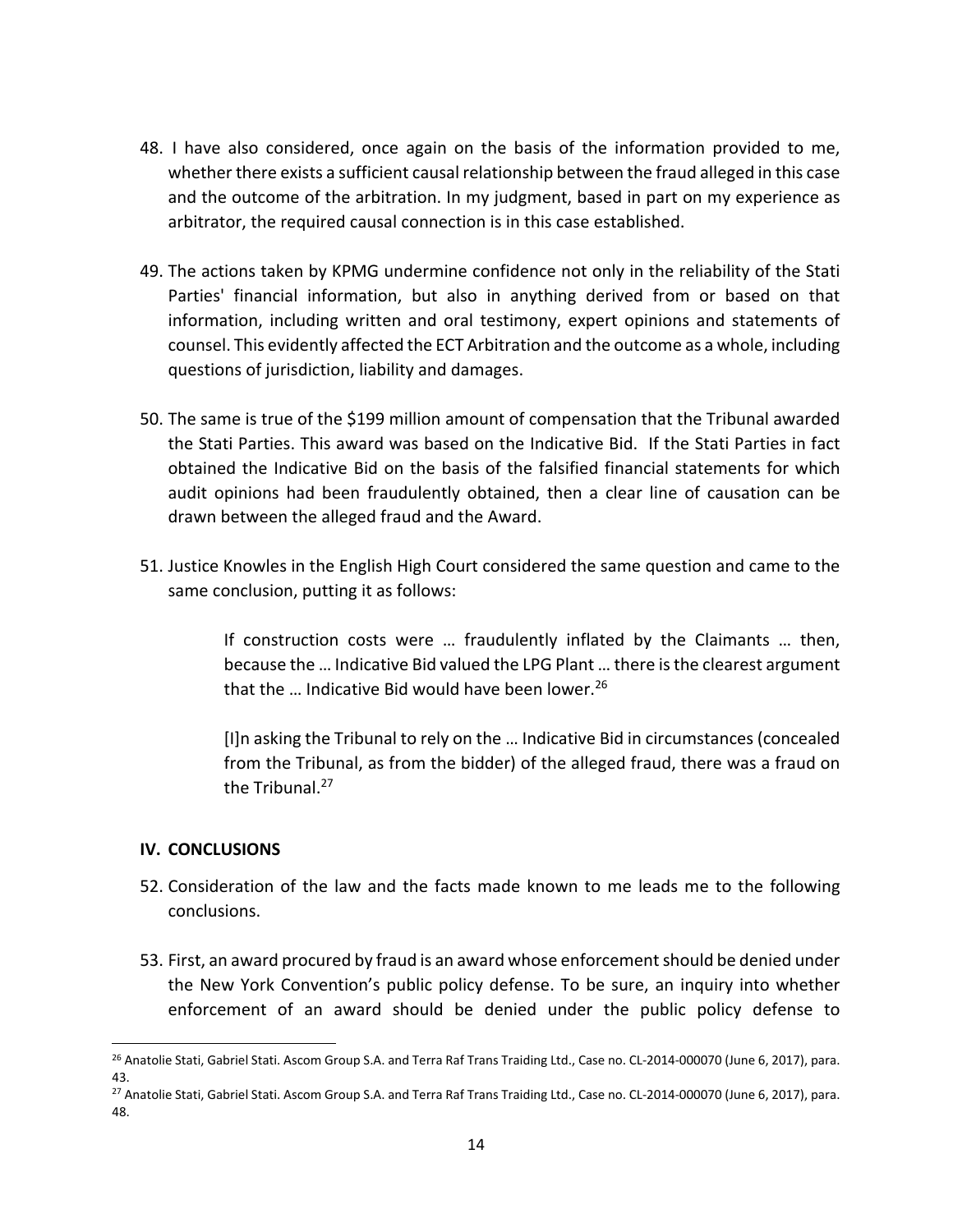enforcement must be a narrow and focused one. Giving public policy, within the meaning of the Convention, a narrow interpretation is one of the ways in which a jurisdiction manifests the "pro‐arbitration" attitude that the Convention seeks to promote.

- 54. However, the New York Convention provides defenses to enforcement and a public policy defense in particular – precisely because it would *not* be in arbitration's interest to enforce an award that offends fundamental values of morality and justice of the place where enforcement is sought. A court asked to enforce an award procured by fraud should deny enforcement under the New York Convention's public policy exception, and doing so would in fact be the "pro‐arbitration" step to take.
- 55. For this reason, I conclude that an enforcing court, faced with credible evidence of fraud, must conduct a searching inquiry into whether those allegations are founded. This is so even though the party invoking the public defense bears the burden of establishing it. The New York Convention demands nothing less, since the integrity of international arbitration depends on such allegations being taken very seriously, especially when evidence of fraud is exposed only after an award is issued.
- 56. The circumstances of this case notably, the seriousness of fraud under the public policy of most jurisdictions, the credible evidence of fraud and causation in this case, and the absence of a prior merits determination by the Swedish court that fraud did or did not occur – militate in favor of a court conducting a searching investigation into the fraud allegations.
- 57. Second, in applying the public policy defense to enforcement under the Convention, a court should look specifically at the public policy of the jurisdiction of which it forms a part, and take no guidance from the public policy of any other jurisdiction, including but not limited to that of the seat. This follows from the wording of the Convention which directs courts to the public policy of "the country where recognition and enforcement is sought." But it also makes eminent sense. Since States do not all conceive of and implement public policy in the same way, no State should be expected to apply the public policy of another jurisdiction in place of its own.
- 58. Accordingly, the question whether enforcement of an award procured by the kind of fraud established in the case at hand would or would not offend public policy, within the meaning of the Convention, is to be determined by reference to the public policy of the jurisdiction in question and no other. Determinations of public policy by courts of other jurisdictions have no role in the analysis.